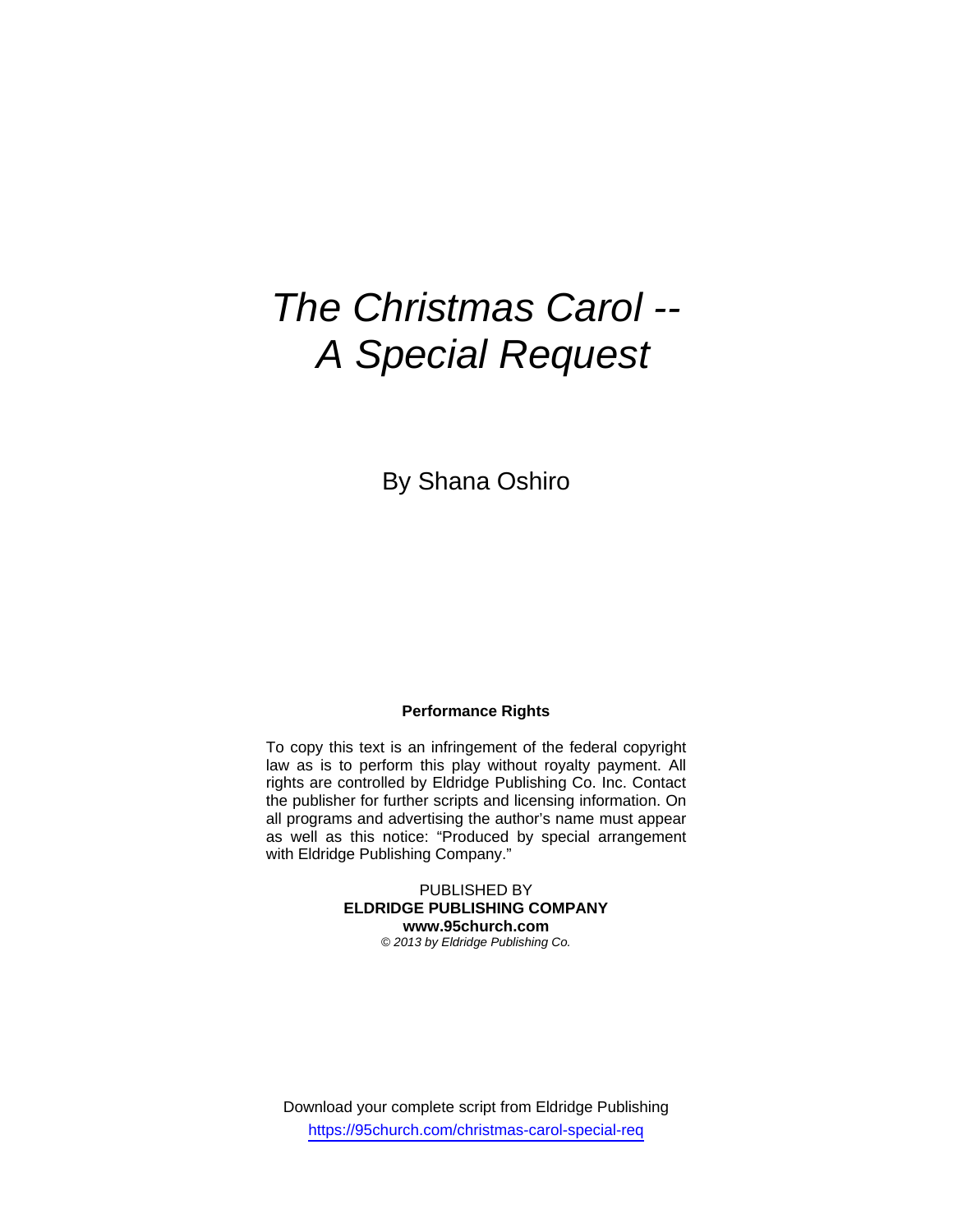*The Christmas Carol -- A Special Request - 2 -* 

## **DEDICATION**

*I would like to dedicate this play to my mother, who always taught me that all of my gifts can be used for God's glory.* 

#### **STORY OF THE PLAY**

It's Christmas Eve and Jim and Nancy Marley, with their three kids, Tom, Belle, and Tony, have just returned from buying more presents at the mall. They agree that they're too tired to go to church, so after a quick prayer, they head off to bed. But when young Tony makes a special request, Gabriel, the Angel of Christmas Past, appears. He starts the family on a special journey which is soon led by Mike, the Angel of Christmas Present, and then Archie, the Angel of Christmas Future. Needless to say, the family's journey to Bethlehem that wonderful night changes them forever.

This funny but tender story will lead your congregation to reflect on their own Christmas celebration and worship experience. There are many flexible speaking parts for adults and children, several which are small enough to be modified or removed, if necessary. A special closing song (see end of script) or other carols can be added easily.

Performance time: 45 - 60 minutes depending on music.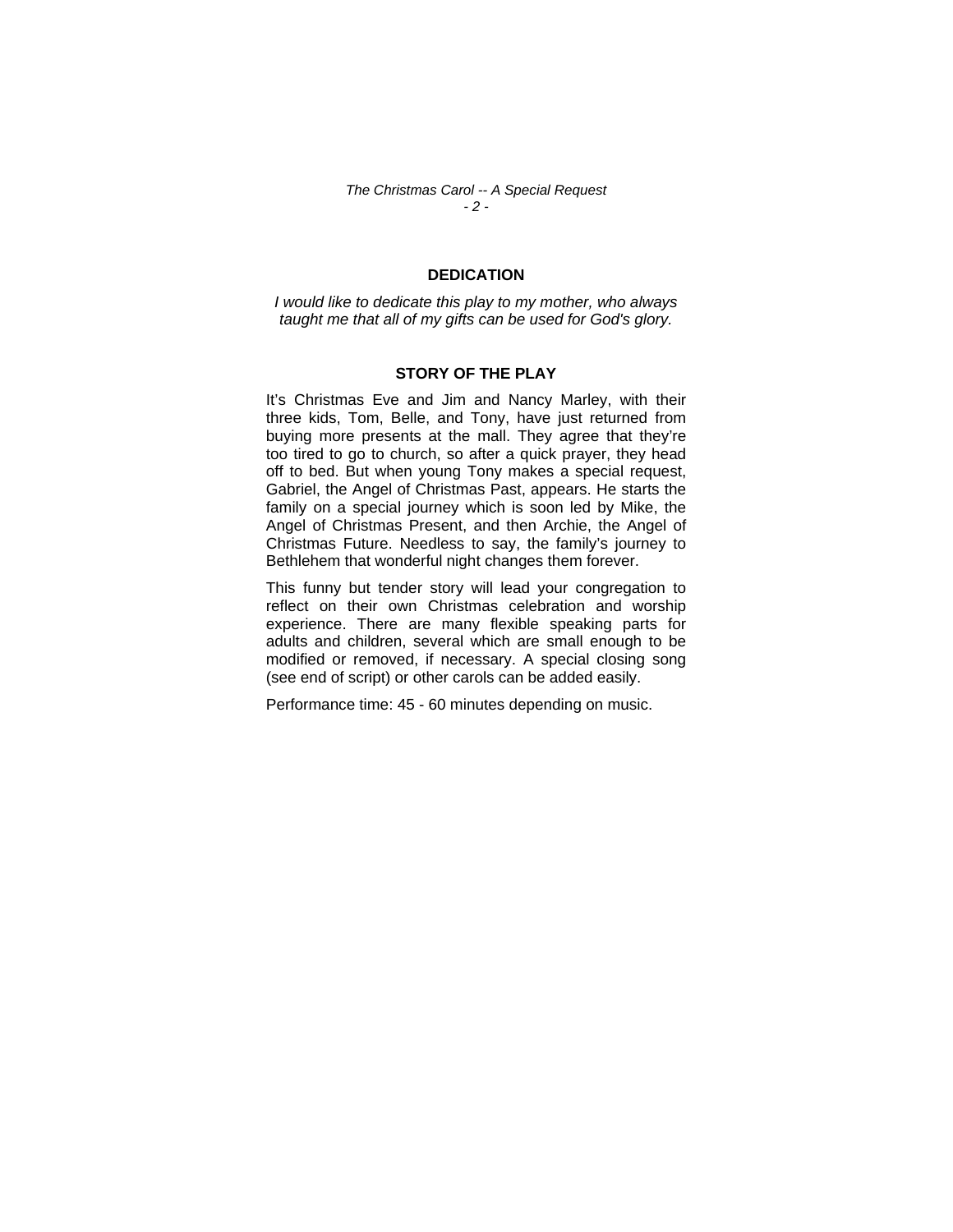*The Christmas Carol -- A Special Request - 3 -* 

# **CAST OF CHARACTERS**

*(Much doubling possible)* 

**JIM MARLEY:** The father. **NANCY MARLEY:** The mother. **TOM MARLEY:** Oldest son, about 11 years old. **BELLE MARLEY:** Middle daughter, 8-9 years old. **TONY (or TONI***)* **MARLEY:** Youngest, 5-6 years old. **TWINK:** Star of Bethlehem. **GABRIEL:** Angel of Christmas Past. **MIKE:** Angel of Christmas Present. **ARCHIE:** Angel of Christmas Future. **JOSEPH MARY GASPAR:** Wise Man. **MELCHIOR:** Wise Man. **BELTHASAR:** Wise Man. **DONKEY 1 and DONKEY 2 CAMEL 1 and CAMEL 2 ANGEL CHORUS:** 10-15 kids at the stable. **SANTA CLAUS HELPER ELF ANGRY MOTHER 1 ANGRY MOTHER 2 STORE CLERK GALLANT:** Selfless boy in Santa's line. **GALLANT DAD GALLANT MOTHER GOOFUS:** Naughty boy in Santa's line. **GOOFUS DAD CAROLERS:** 10-15 kids at Gallant home. **FUTURE JIM FUTURE NANCY FUTURE TOM FUTURE BELLE FUTURE TONY HOMELESS PEOPLE**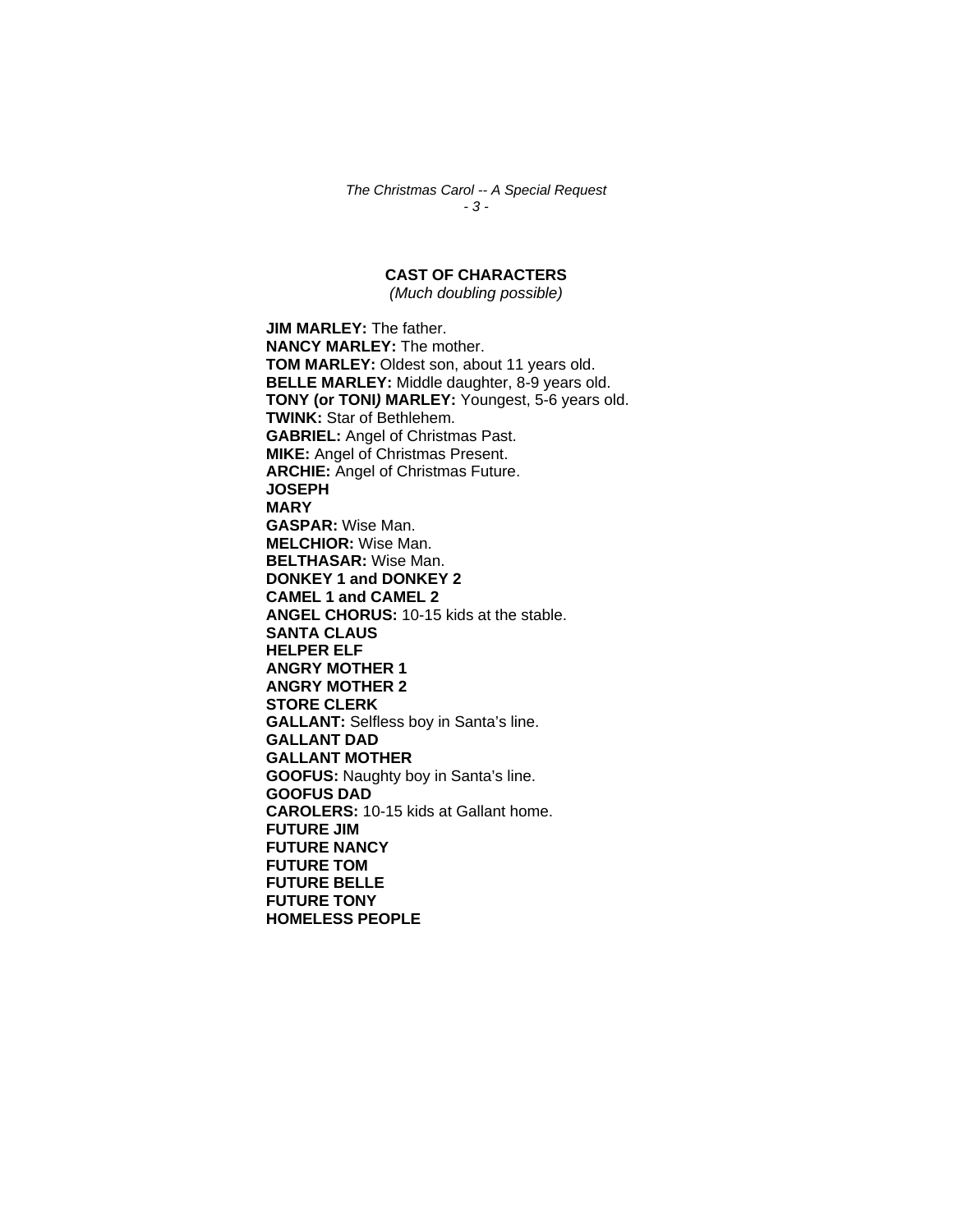*The Christmas Carol -- A Special Request - 4 -* 

## **SETTINGS**

It's easy to make these scene changes by keeping the sets simple and portable. The main setting is the Marley living room/dining room with a front door, a coat closet or coat tree, basic furniture, and a lighted and decorated Christmas tree. On the coffee table is a tin of Christmas cookies and a candle. In Scenes 1 and 7 the holiday decorations around the room should be secular and overdone, but in Scenes 5 the decorations are more appropriate.

- **SCENE 2:** A basic manger should be moved on USL. A piano is DSR or below the stage.
- **SCENE 3:** A department store with a Santa chair. An electric guitar arrangement of "Carol of the Bells" plays overhead.
- **SCENE 4:** A humble apartment with a rocking chair.
- **SCENE 5:** The Marley home Christmas Eve one year later. Same set up as the first scene with a Christmas tree, but with nicer decorations and a large feast at the table.
- **SCENE 6:** A church soup kitchen with a serving table and several tables and benches at which to eat.
- **SCENE 7:** Back to present day. Marley's living room, now littered with bows, wrapping paper and open boxes with gifts left behind.

#### **CLOSING SONG**

An arrangement of "Silent Night" by the playwright's mother, Allyn Lloyd, is included at the end of the script. Each part in the vocal score should be first sung individually, then all are sung together. The piece can be substituted with the traditional "Silent Night" if desired.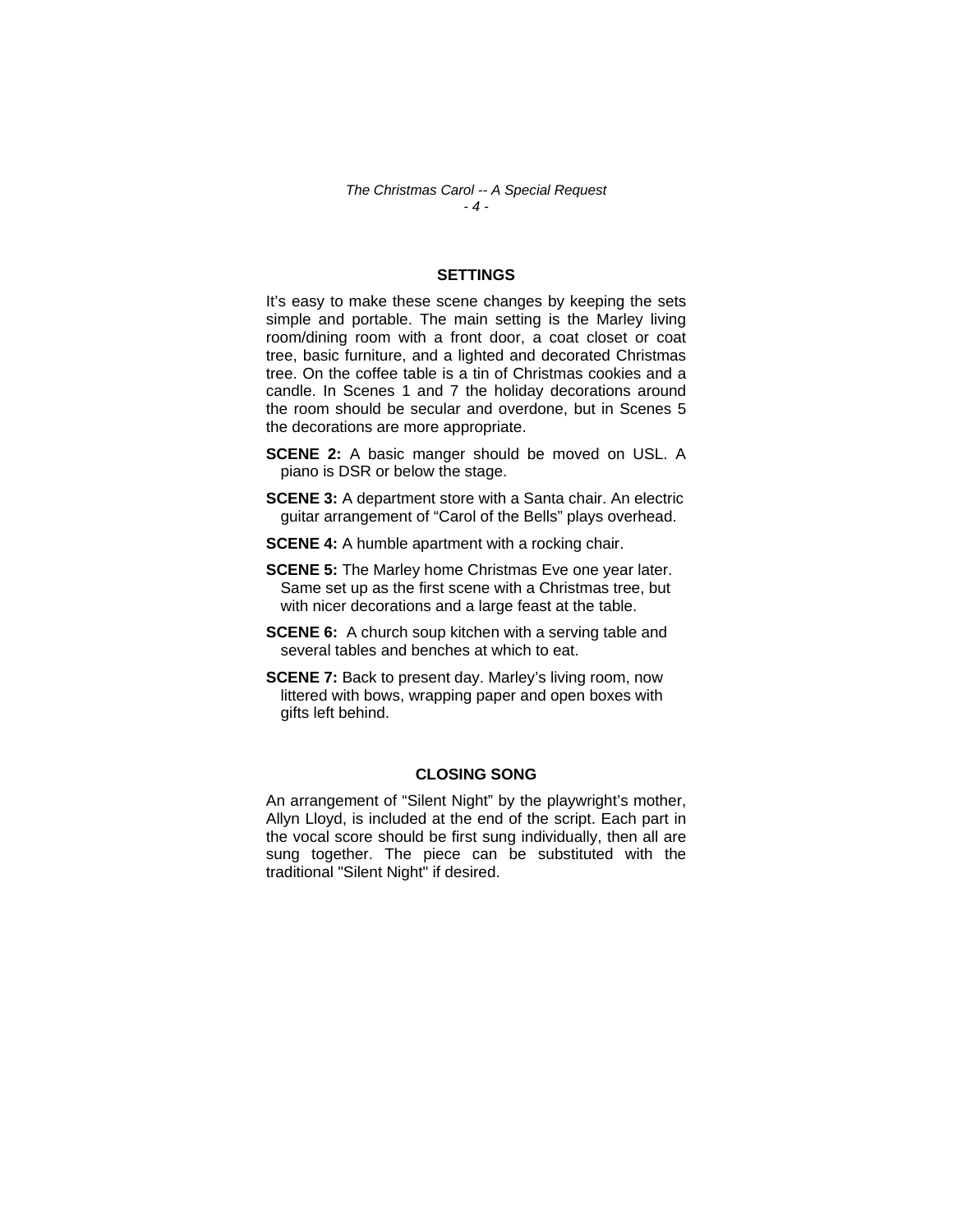## *The Christmas Carol -- A Special Request*

*(AT RISE: It's Christmas Eve. The MARLEYS enter living room from SL, coming home from shopping. NANCY, JIM, and BELLE are wearing Santa hats. TOM is wearing an elf hat and TONY is wearing reindeer antlers. They take off their coats as they enter.)* 

**NANCY:** Ah, home at last! Boy, there's nothing better than a family shopping spree on Christmas Eve. *(Hanging up coat.)* 

**JIM:** *(Drops handful of shopping bags.)* You're joking, right? **BELLE:** I had fun, Mommy!

- **TONY:** Why were there so many people there? *(NANCY removes his coat.)*
- **TOM:** Because…it's Christmas. Tis the season to go shopping.

*(HE peeks into NANCY's shopping bag, she snatches it away.)* 

- **JIM:** Instead of home relaxing with cookies and eggnog like the good old days. *(Hangs up coat.)*
- **NANCY:** Well, it doesn't matter what we do as long as we do it as a family, right?

**BELLE:** Mommy, did you get me a computer? Or a cell phone? *(Hands her coat to NANCY.)* 

**JIM:** …Or a doll? What's with kids these days? Instead of giving and sharing, they think Christmas is the world holiday for upgrades on everything they have. *(Looks at TOM.)* Except their report cards.

**TOM:** Welcome to the twenty-first century, Dad. *(Tosses coat onto couch.)* Can I have my iPod now?

**NANCY:** *(Gently, but cross.)* Hang that up, please.

**TONY:** Are we still going to church?

**BELLE:** Oh, do we have to? I'm tired and I want to open my presents!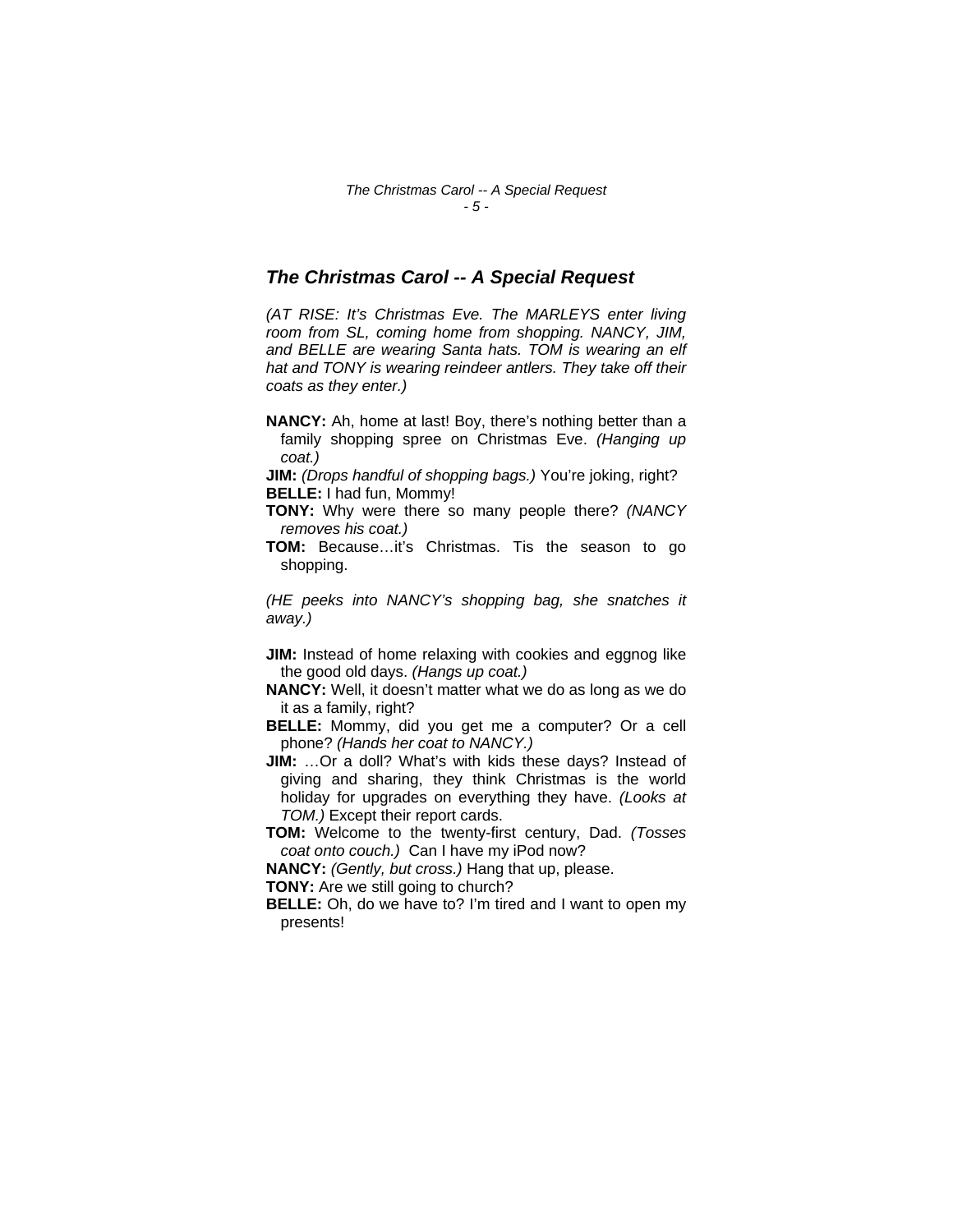- **JIM:** I wish we hadn't stayed out so late, but maybe we'll just call it a night. Light a candle, say a quick prayer and head to bed.
- **TOM:** *(Takes a cookie from the tin on the coffee table.)*  Works for me!

**NANCY:** Alright, everybody, come on. Let's all kneel. *(Kneels USC of coffee table.)* 

**BELLE:** Why do we have to kneel?

**JIM:** Because your mother said so. Come on, it will be quick. *(Kneels L of NANCY.)* 

**TOM:** Let's get this over with. *(Kneels beside JIM.)* 

*(BELLE and TONY kneel R of NANCY*. *JIM takes the cookie from TOM's hand and puts it back in the tin, half- eaten.)* 

**TONY:** Who is going to pray? **NANCY:** Why don't you do it, Tony? **BELLE:** And make it fast! I want my presents! **JIM:** Belle, don't be rude. Go ahead, Tony.

*(JIM lights a candle on the table. ALL bow heads.)* 

**TONY:** Dear, Jesus…sorry we didn't make it to your party. Please let us have a real Christmas here at home. Amen. **JIM and NANCY:** Amen.

**BELLE and TOM:** Amen.

**TOM:** *(Takes old cookie and a new one from the tin again.)*  Good night!

**BELLE:** *(Also takes a cookie.)* Good night… *(Sing-songy, like na-na-na-boo-boo.)* I'm getting a laptop!!!

**NANCY:** And nightmares, too, with all that sugar before bed. **TONY:** Daddy, may I sleep by the tree?

**JIM:** Sure, buddy, we'll bring you a blanket. Everybody to bed…

**NANCY:** And stay away from our room because we still have gifts to wrap!

**JIM:** *(Rolls eyes.)* Oh, brother.